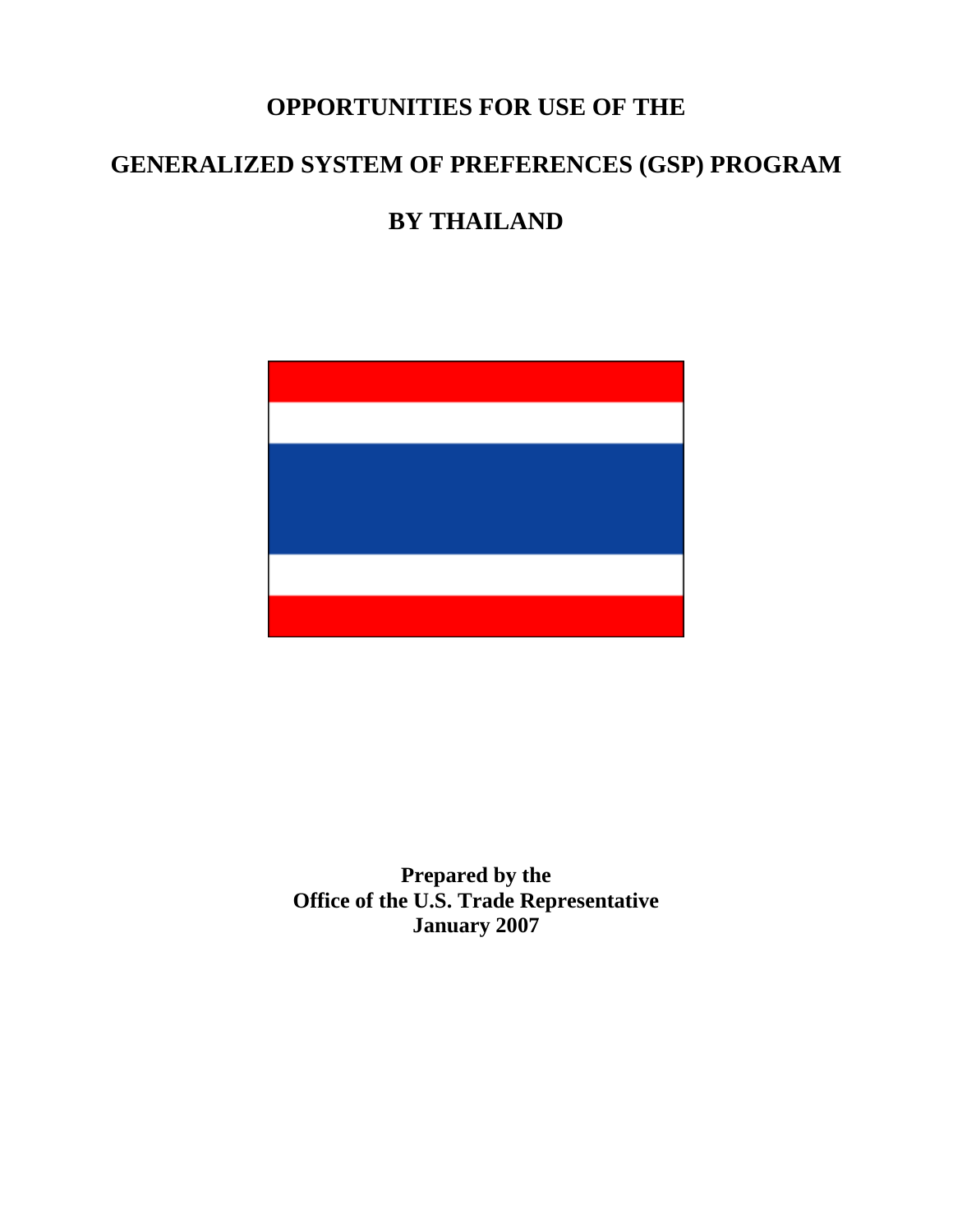## **The GSP Program**

Congress created the U.S. GSP program in 1974, with broad bipartisan support, to expand the choices of American industry and consumers while creating economic opportunities in developing countries. The GSP program provides preferential duty-free treatment for 3,400 products from 134 designated beneficiary developing countries (BDCs) and territories. Year-to-date (YTD) Jan-Nov 2006 imports under GSP totaled \$30.0 billion, which is an increase of 22.6 percent over the same period a year ago.

In 1996, an additional 1,400 articles from just least developed beneficiary developing countries (LDBDCs) were made eligible for duty-free treatment. There are 43 LDBDCs currently eligible.

The combined GSP-eligible product lists include most dutiable manufactures and semi-manufactures, and selected agricultural, fishery, and primary industrial products. Top U.S. GSP imports in YTD 2006 were petroleum, gold jewelry, aluminum alloy products, refined copper cathodes, methanol, and silver jewelry. Certain articles are prohibited by the GSP statute (19 USC Section 2463) from receiving GSP treatment, including most textiles, watches, footwear, handbags, luggage, flat goods, work gloves, and other leather apparel. Attachment A is a list of textiles and apparel articles which are eligible for GSP duty-free treatment.

A GSP-eligible import must meet the following requirements:

- It must be included as a GSP-eligible article (designated as  $A$ ,  $A$ + or  $A^*$  in the Harmonized Tariff System of the United States).
- It must be imported into the United States directly from Thailand, or pass through another country in a sealed container.
- Thailand must be eligible for GSP treatment for that article.
- The article must be the growth, product, or manufacture of Thailand.
- When inputs for a product are imported from elsewhere, the sum of the cost or value of materials produced in Thailand plus the direct costs of processing must equal at least 35 percent of the product's appraised value when the product is sold for export into the United States. Imported materials can be counted toward the 35 percent value-added requirement only if they are "substantially transformed" into new and different constituent materials which are then used to produce or manufacture the eligible article to be exported. "Substantially transformed" means that U.S. customs would classify the constituent materials as different items.
- The exporter/importer must request duty-free treatment under GSP by placing an "A," "A+," or "A\* before the U.S. tariff line (HTSUS) number that identifies the imported article on form 7501.

### GSP Handicraft items

Eighteen GSP beneficiary countries can also export several certified handicraft items duty-free under GSP because the countries have "certified textile handicraft arrangements" with the United States. Thailand has entered into such an arrangement with the United States. The items which receive duty-free treatment through this arrangement include hand-loomed carpets, wall hangings, and pillow covers.

### Need more information?

For more information about the GSP program, including complete product lists, go to: [http://www.ustr.gov/Trade\\_Development/Preference\\_Programs/GSP/Section\\_Index.html](http://www.ustr.gov/Trade_Development/Preference_Programs/GSP/Section_Index.html)

We are also available by phone at 202-395-6971 or by email: contactustr@ustr.eop.gov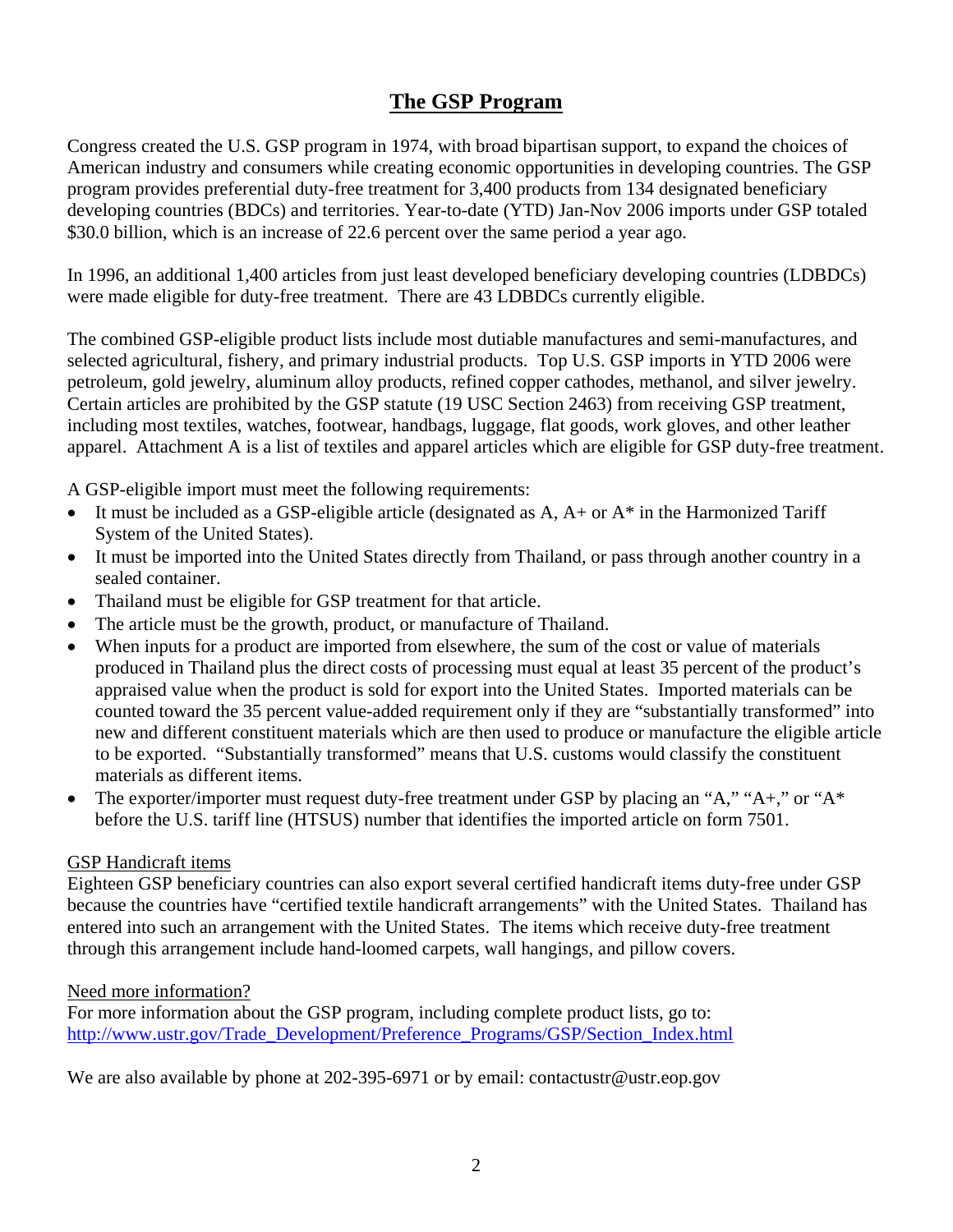# **Potential for Increased Imports from Thailand Under the Generalized System of Preferences (GSP)**

### **Overview of Thailand's exports:**

- The United States was the leading market for Thailand's merchandise exports in YTD 2006 (January-November), accounting for 15 percent of the country's exports to the world (Table 1).
- Japan and China followed, purchasing 13 percent and 9 percent, respectively, of Thailand's exports in YTD 2006 (Table 1).
- Thailand's exports to China rose by 30 percent in YTD 2006 compared with 16 percent for exports to the United States and 10 percent for exports to Japan (Table 1).

|                      |        | Table 1. Thailand's exports to leading markets, Jan-Nov 2004-06 (in mils) |         |
|----------------------|--------|---------------------------------------------------------------------------|---------|
| <b>Market</b>        | 2004   | 2005                                                                      | 2006    |
| <b>United States</b> | 14,089 | 15,512                                                                    | 18,070  |
| Japan                | 12,292 | 13,841                                                                    | 15,170  |
| China                | 6,401  | 8,209                                                                     | 10,677  |
| Singapore            | 6,352  | 6,796                                                                     | 7,831   |
| Hong Kong            | 4,487  | 5,543                                                                     | 6,527   |
| Malaysia             | 4,839  | 5,203                                                                     | 6,121   |
| Australia            | 2,228  | 2,914                                                                     | 3,977   |
| United Kingdom       | 2,723  | 2,555                                                                     | 3,150   |
| Taiwan               | 2,379  | 2,453                                                                     | 3,075   |
| Indonesia            | 2,873  | 3,716                                                                     | 3,062   |
| Netherlands          | 2,367  | 2,472                                                                     | 2,956   |
| Vietnam              | 1,690  | 2,129                                                                     | 2,842   |
| South Korea          | 1,671  | 2,020                                                                     | 2,426   |
| Philippines          | 1,696  | 1,884                                                                     | 2,389   |
| Germany              | 1,627  | 1,802                                                                     | 2,122   |
| <b>Subtotal</b>      | 67,714 | 77,049                                                                    | 90,395  |
| All other            | 20,779 | 23,394                                                                    | 29,064  |
| <b>Total</b>         | 88,493 | 100,443                                                                   | 119,459 |

Compiled from the World Trade Atlas, Thailand edition.

## **U.S. imports from Thailand under GSP:**

• U.S. imports under GSP accounted for 19 percent of total U.S. imports from Thailand in YTD 2006 (Table 2), growing by 21 percent in YTD 2006 over YTD 2005, as compared with 12-percent growth for all other imports from Thailand (Table 2).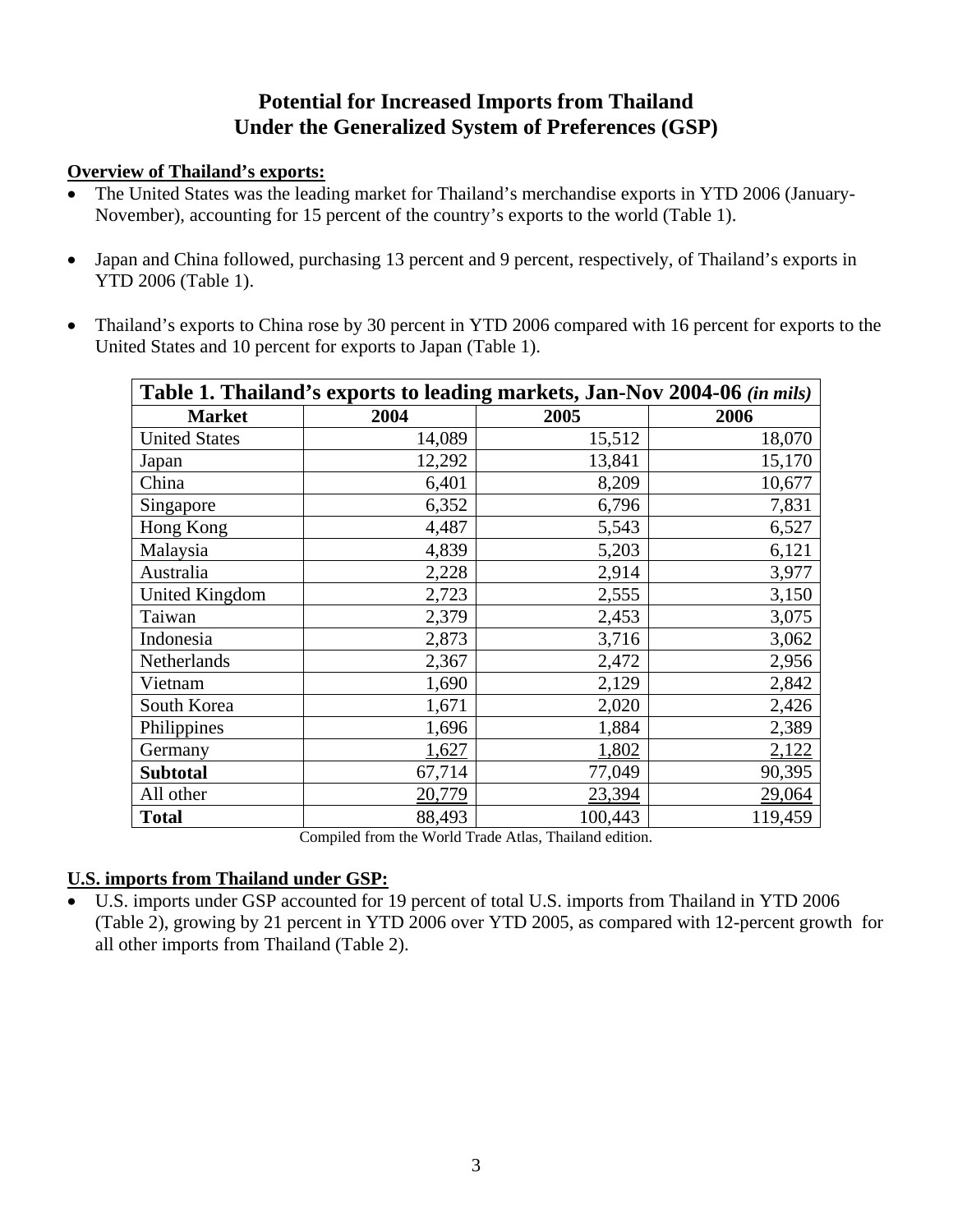**Table 2. Total U.S. Imports from Thailand Annual 2004-05 and Year-To-Date (January – November) 2005 and 2006** 

| <b>Import Program</b> | 2004             | 2005                               | <b>2005 YTD</b> | <b>2006 YTD</b> | <b>Percent Change</b> |
|-----------------------|------------------|------------------------------------|-----------------|-----------------|-----------------------|
|                       |                  | <b>YTD2005 -</b><br><b>YTD2006</b> |                 |                 |                       |
| No program<br>claimed | 14,360,772,366   | 16,222,976,648                     | 14,872,469,449  | 16,664,169,523  | 12.0%                 |
| <b>GSP</b>            | 3, 143, 243, 191 | 3,575,229,715                      | 3,237,002,287   | 3,918,665,629   | 21.1%                 |
| Civil Aircraft        | 4,795,298        | 4,301,038                          | 3,985,932       | 4,477,482       | 12.3%                 |
| Pharmaceuticals       | 1,001,486        | 8,678                              | 8,678           | 1,006,378       | 11,496.9%             |
| <b>Total</b>          | 17,509,812,341   | 19,802,516,079                     | 18,113,466,346  | 20,588,319,012  | 13.7%                 |

- The leading U.S. imports from Thailand under GSP in YTD 2006, based on trade value, (Table 3) were:
	- Jewelry of precious metal (24 percent of the total)
	- Television receivers (6 percent)
	- New pneumatic tires of rubber (5 percent)
	- Certain motor vehicle parts (4 percent)
	- Polyacetals, other polyethers and epoxide resins, polycarbonates, alkyds, polyallyl esthers and other polyesters, in primary forms (4 percent)
	- Articles for the conveyance or packing of goods, of plastics; stoppers, lids, caps and other closures, of plastics (2 percent)
	- Certain food preparations (2 percent)
	- Electric water heaters, space heaters, curling irons, hand dryers, and flat irons (2 percent)
	- Picture frames of wood (2 percent)
	- Air conditioners (2 percent)
	- Wiring harnesses (2 percent)
	- Polymers of ethylene, in primary forms (2 percent)
	- Apparel of unhardened vulcanized rubber (2 percent)
	- Kitchen and other household articles of iron or steel (2 percent)

## **Table 3. Leading U.S. Imports from Thailand under GSP Annual 2004-05 and Year-To-Date (January – November) 2005 and 2006**

| <b>HTS Number</b>                                                                                        | 2004 | 2005<br>In 1,000,000 Dollars | 2005<br>YTD | 2006<br><b>YTD</b> | Percent<br>Change<br><b>YTD2005 -</b><br>YTD2006 |
|----------------------------------------------------------------------------------------------------------|------|------------------------------|-------------|--------------------|--------------------------------------------------|
| 7113<br>ARTICLES OF JEWELRY AND PARTS THEREOF, OF PRECIOUS<br>METAL OR OF METAL CLAD WITH PRECIOUS METAL | 678  | 777                          | 711         | 922                | 29.8%                                            |
| 8528<br>TELEVISION RECEIVERS, INCLUDING VIDEO MONITORS AND                                               | 187  | 180                          | 163         | 216                | 33.0%                                            |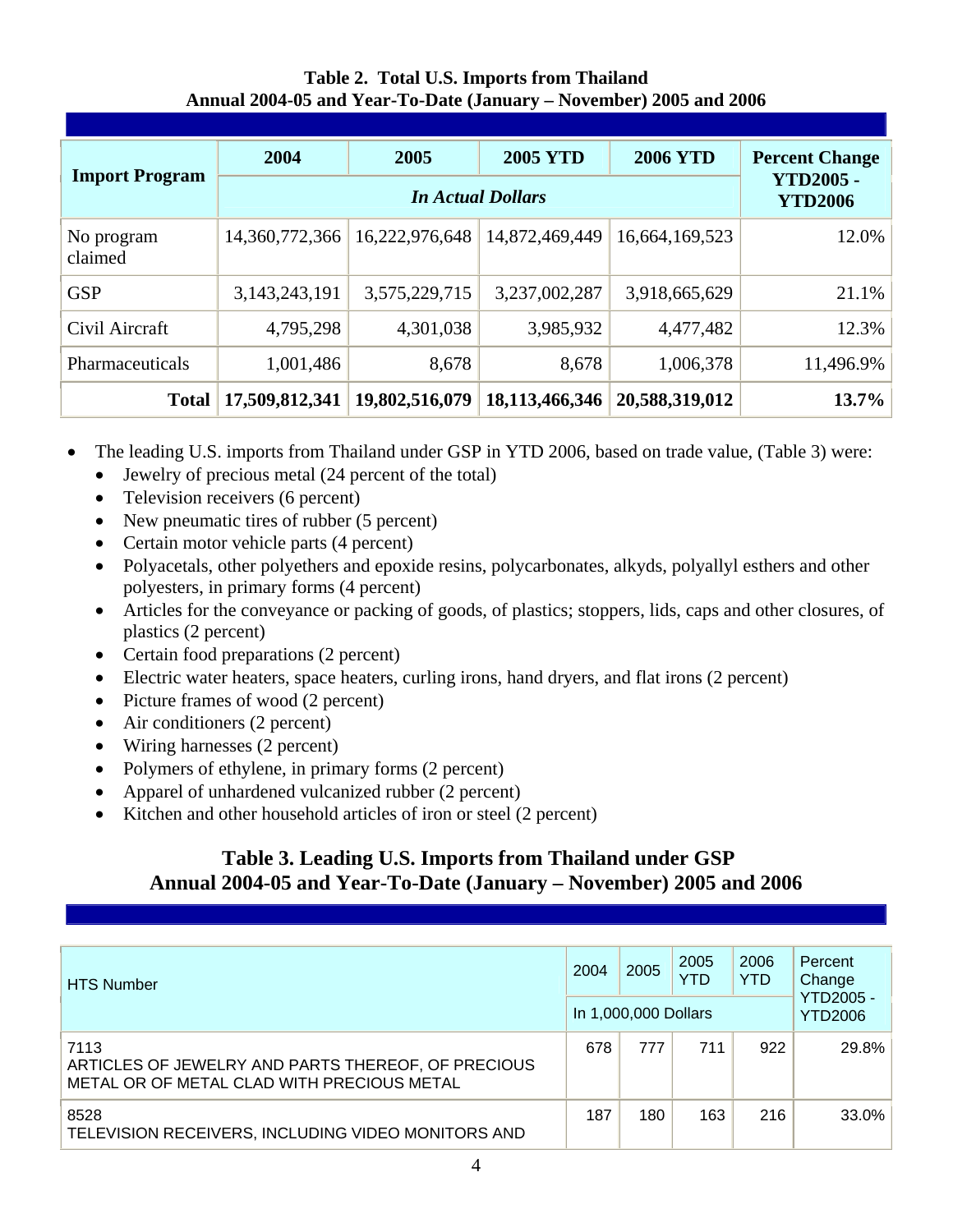| <b>VIDEO PROJECTORS</b>                                                                                                                                                         |     |     |     |     |          |
|---------------------------------------------------------------------------------------------------------------------------------------------------------------------------------|-----|-----|-----|-----|----------|
| 4011<br>NEW PNEUMATIC TIRES, OF RUBBER                                                                                                                                          | 40  | 119 | 110 | 183 | 67.4%    |
| 8708<br>PARTS AND ACCESSORIES FOR TRACTORS, PUBLIC-<br>TRANSPORT PASSENGER VEHICLES, MOTOR CARS, GOODS<br>TRANSPORT MOTOR VEHICLES AND SPECIAL PURPOSE MOTOR<br><b>VEHICLES</b> | 99  | 133 | 123 | 174 | 41.7%    |
| 3907<br>POLYACETALS, OTHER POLYETHERS AND EPOXIDE RESINS, IN<br>PRIMARY FORMS; POLYCARBONATES, ALKYDS, POLYALLYL<br>ESTERS AND OTHER POLYESTERS, IN PRIMARY FORMS               | 93  | 124 | 103 | 168 | 63.8%    |
| 3923<br>ARTICLES FOR THE CONVEYANCE OR PACKING OF GOODS, OF<br>PLASTICS; STOPPERS, LIDS, CAPS AND OTHER CLOSURES, OF<br><b>PLASTICS</b>                                         | 82  | 142 | 130 | 88  | $-31.9%$ |
| 2106<br><b>FOOD PREPARATIONS NESOI</b>                                                                                                                                          | 51  | 66  | 59  | 79  | 32.5%    |
| 8516<br>ELECTRIC WATER HEATERS ETC., SPACE AND SOIL HEATING<br>APPARATUS; ELECTROTHERMIC HAIR APPARATUS (CURLERS<br>ETC.), HAND-DRYERS, FLATIRONS ETC.; PARTS                   | 4   | 36  | 30  | 70  | 133.4%   |
| 4414<br>WOODEN FRAMES FOR PAINTINGS, PHOTOGRAPHS, MIRRORS<br>OR SIMILAR OBJECTS                                                                                                 | 78  | 66  | 61  | 69  | 12.7%    |
| 8415<br>AIR CONDITIONING MACHINES, COMPRISING A MOTOR-DRIVEN<br>FAN AND ELEMENTS FOR CHANGING THE TEMPERATURE AND<br><b>HUMIDITY; PARTS THEREOF</b>                             | 41  | 46  | 40  | 67  | 67.8%    |
| 8544<br>INSULATED WIRE, CABLE AND OTHER INSULATED ELECTRICAL<br>CONDUCTORS; OPTICAL FIBER CABLES, OF INDIVIDUALLY<br>SHEATHED FIBERS, WITH CONDUCTORS ETC. OR NOT               | 147 | 88  | 83  | 65  | $-22.0%$ |
| 3901<br>POLYMERS OF ETHYLENE, IN PRIMARY FORMS                                                                                                                                  | 4   | 53  | 35  | 60  | 68.3%    |
| 4015<br>ARTICLES OF APPAREL AND CLOTHING ACCESSORIES<br>(INCLUDING GLOVES), FOR ALL PURPOSES, OF UNHARDENED<br><b>VULCANIZED RUBBER</b>                                         | 53  | 59  | 53  | 59  | 12.0%    |
| 7323<br>TABLE, KITCHEN OR OTHER HOUSEHOLD ARTICLES AND PARTS<br>THEREOF, OF IRON OR STEEL; IRON OR STEEL WOOL; POT<br>SCOURERS, SCOURING PADS ETC., OF IRON OR STEEL            | 55  | 63  | 58  | 59  | 1.4%     |
| 9001<br>OPTICAL FIBERS AND OPTICAL FIBER BUNDLES; OPTICAL FIBER<br>CABLES NESOI; SHEETS AND PLATES OF POLARIZING<br>MATERIAL; OPTICAL ELEMENTS, UNMOUNTED                       | 37  | 55  | 51  | 56  | 10.3%    |
| 9506                                                                                                                                                                            | 72  | 63  | 58  | 56  | $-2.7%$  |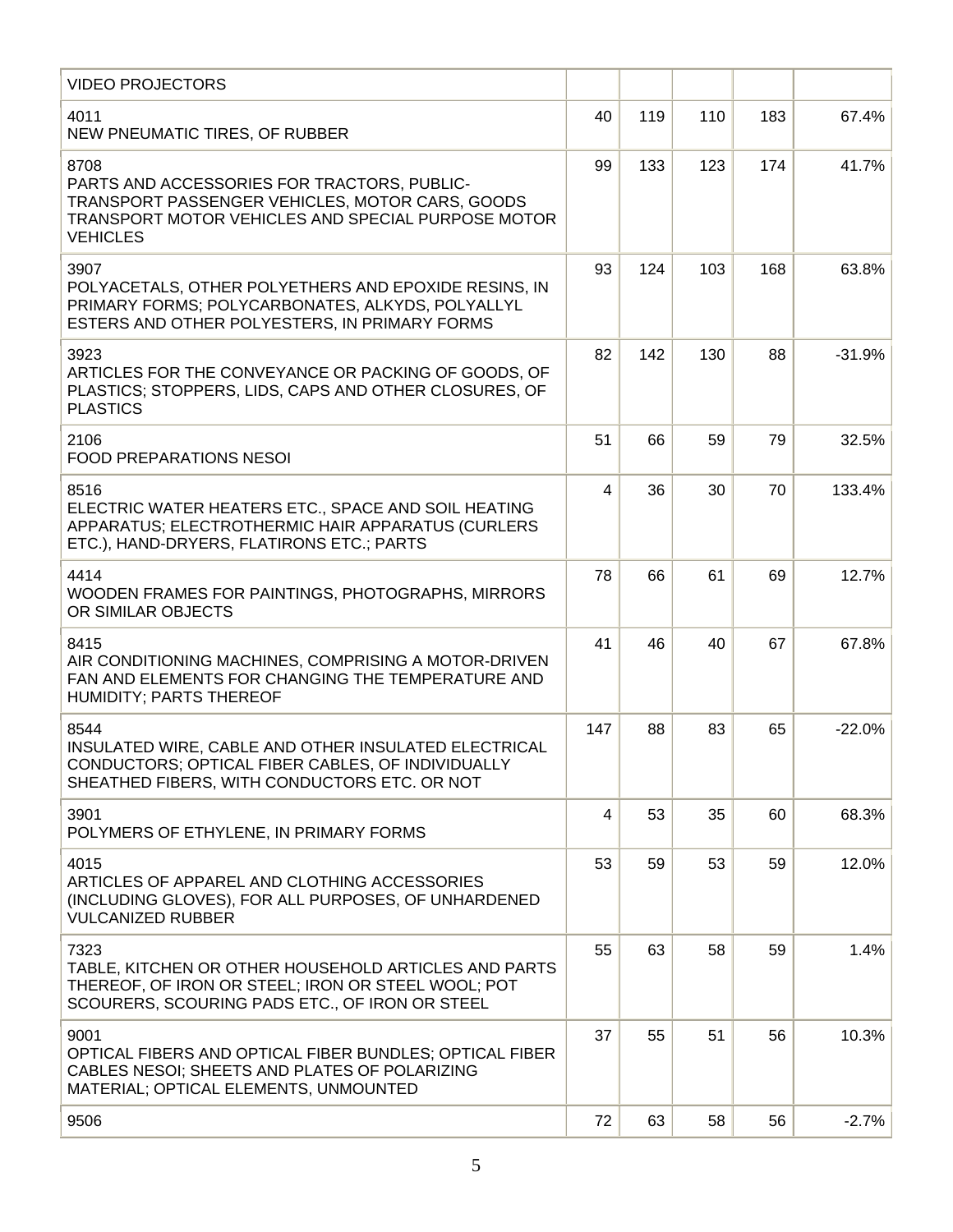| ARTICLES AND EQUIPMENT FOR GENERAL PHYSICAL EXERCISE<br>ETC. OR OUTDOOR GAMES NESOI; SWIMMING POOLS AND<br>WADING POOLS; PARTS AND ACCESSORIES THEREOF                    |                |    |    |    |          |
|---------------------------------------------------------------------------------------------------------------------------------------------------------------------------|----------------|----|----|----|----------|
| 7006<br>GLASS (CAST, ROLLED, DRAWN, BLOWN OR FLOAT, SURFACE<br>GROUND, ETC.) BENT, EDGE-WORKED, ENGRAVED, ENAMELED<br>OR OTHERWISE WORKED, NOT FRAMED OR FITTED           | 74             | 48 | 43 | 52 | 22.1%    |
| 8501<br>ELECTRIC MOTORS AND GENERATORS (EXCLUDING<br><b>GENERATING SETS)</b>                                                                                              | 43             | 38 | 35 | 52 | 49.3%    |
| 7615<br>TABLE, KITCHEN OR OTHER HOUSEHOLD ARTICLES AND PARTS<br>THEREOF, OF ALUMINUM; POT SCOURERS ETC. OF ALUMINUM;<br>SANITARY WARE AND PARTS THEREOF, OF ALUMINUM      | 3              | 60 | 50 | 51 | 3.3%     |
| 6910: CERAMIC SINKS, WASHBASINS AND PEDESTALS, BATHS,<br>BIDETS, WATER CLOSET BOWLS AND FLUSH TANKS, URINALS<br>AND SIMILAR SANITARY FIXTURES                             | 25             | 39 | 36 | 47 | 32.4%    |
| 8537: BOARDS, PANELS ETC. WITH TWO OR MORE APPAR FOR<br>SWITCHING ETC. ELEC CIRCUITS (HEADING 8535, 8536) OR<br>OPTICAL ETC. INSTRUMENT OF CHAPTER 90; N/C APPAR          | $\overline{7}$ | 34 | 28 | 44 | 57.2%    |
| 2202: WATERS, INCLUDING MINERAL WATERS AND AERATED<br>WATERS, CONTAINING ADDED SWEETENING OR FLAVORED,<br>AND OTHER NONALCOHOLIC BEVERAGES NESOI                          | 27             | 32 | 28 | 41 | 43.7%    |
| 8301: PADLOCKS AND LOCKS, INCLUDING CLASPS AND FRAMES<br>WITH CLASPS, INCORPORATING LOCKS, OF BASE METAL; KEYS<br>AND PARTS OF THE FOREGOING, OF BASE METAL               | 22             | 28 | 25 | 40 | 59.0%    |
| 2008: FRUIT, NUTS AND OTHER EDIBLE PARTS OF PLANTS,<br>OTHERWISE PREPARED OR PRESERVED, WHETHER OR NOT<br>CONTAINING ADDED SWEETENING OR SPIRIT, NESOI                    | 36             | 39 | 35 | 37 | 5.7%     |
| 8527: RECEPTION APPARATUS FOR RADIOTELEPHONY,<br>RADIOTELEGRAPHY OR RADIOBROADCASTING, WHETHER OR<br>NOT COMBINED WITH SOUND RECORDING OR REPRODUCING<br><b>APPARATUS</b> | 38             | 50 | 47 | 34 | $-26.0%$ |
| 8504: ELECTRICAL TRANSFORMERS, STATIC CONVERTERS OR<br>INDUCTORS; POWER SUPPLIES FOR ADP MACHINES OR UNITS;<br><b>PARTS THEREOF</b>                                       | 30             | 28 | 26 | 32 | 26.3%    |
| 8481: TAPS, COCKS, VALVES AND SIMILAR APPLIANCES FOR<br>PIPES, BOILER SHELLS, TANKS, VATS OR THE LIKE; PARTS<br><b>THEREOF</b>                                            | 23             | 23 | 21 | 32 | 53.7%    |
| 3910: SILICONES, IN PRIMARY FORMS                                                                                                                                         | $\overline{7}$ | 21 | 18 | 31 | 67.3%    |
| 4203: ARTICLES OF APPAREL AND CLOTHING ACCESSORIES, OF<br>LEATHER OR COMPOSITION LEATHER                                                                                  | 32             | 31 | 29 | 31 | 5.1%     |
| 8421: CENTRIFUGES, INCLUDING CENTRIFUGAL DRYERS;<br>FILTERING OR PURIFYING MACHINERY AND APPARATUS, FOR<br>LIQUIDS OR GASES; PARTS THEREOF                                | 16             | 26 | 24 | 29 | 18.4%    |
| 3926: ARTICLES OF PLASTICS AND ARTICLES OF POLYMERS<br>AND RESINS OF HEADINGS 3901 TO 3914, NESOI                                                                         | 20             | 37 | 35 | 27 | $-23.6%$ |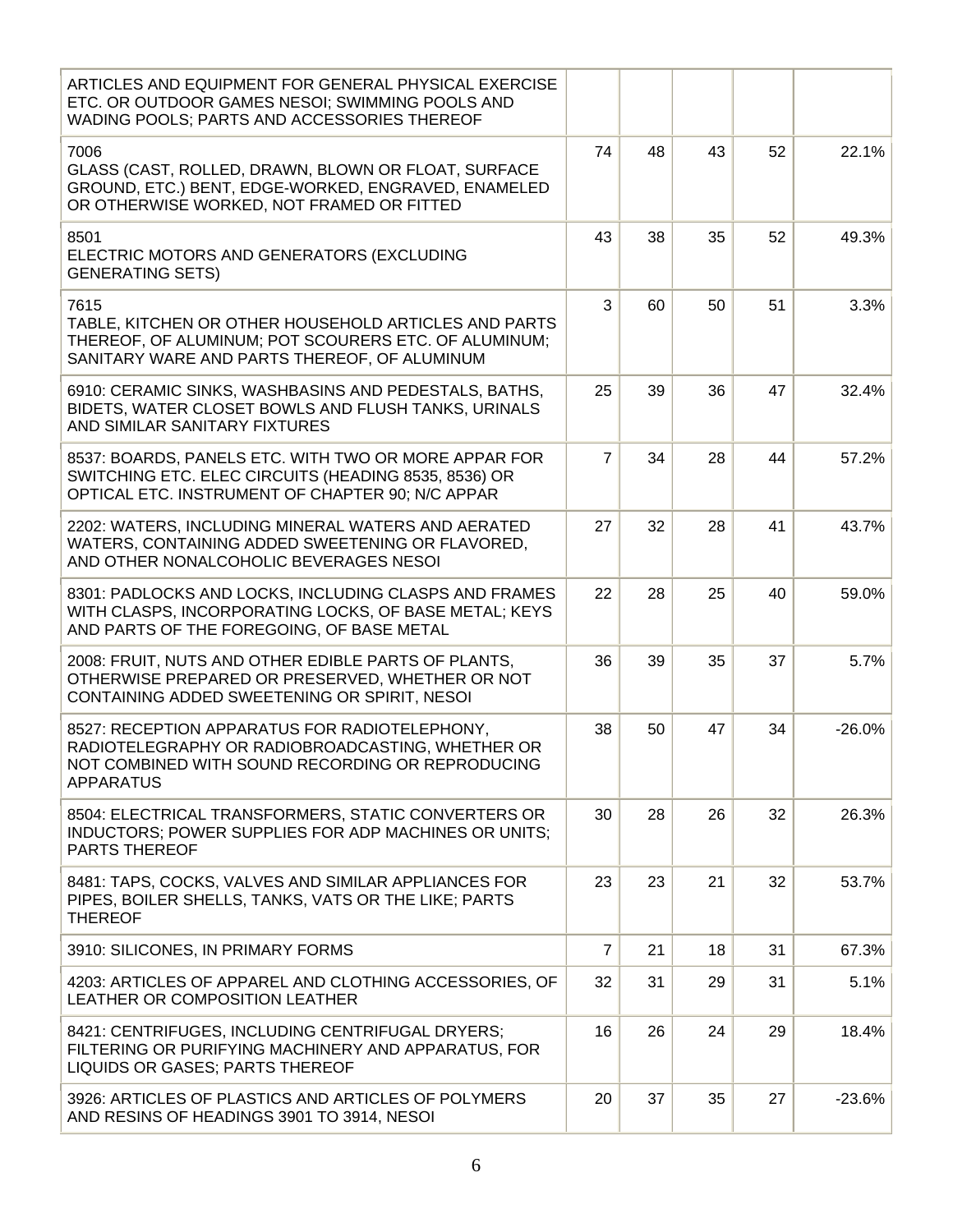| 3920: PLATES, SHEETS, FILM, FOIL AND STRIP, EXCEPT SELF-<br>ADHESIVE, OF PLASTICS, NON-CELLULAR, NOT REINFORCED,<br>LAMINATED ETC. OR COMBINED WITH OTHER MATERIALS          | 25             | 26 | 23 | 26 | 11.4%    |
|------------------------------------------------------------------------------------------------------------------------------------------------------------------------------|----------------|----|----|----|----------|
| 6912: CERAMIC TABLEWARE, KITCHENWARE, OTHER<br>HOUSEHOLD AND TOILET ARTICLES, OTHER THAN OF<br>PORCELAIN OR CHINA                                                            | 31             | 28 | 26 | 26 | 0.0%     |
| 9002: OPTICAL ELEMENTS (INCLUDING LENSES, PRISMS AND<br>MIRRORS), MOUNTED, EXCLUDING ELEMENTS OF GLASS NOT<br>OPTICALLY WORKED; PARTS AND ACCESSORIES THEREOF                | 28             | 29 | 26 | 25 | $-6.3%$  |
| 8414: AIR OR VACUUM PUMPS, AIR OR OTHER GAS<br>COMPRESSORS AND FANS; VENTILATING OR RECYCLING<br>HOODS INCORPORATING A FAN, WITH OR WITHOUT FILTERS;<br><b>PARTS THEREOF</b> | 124            | 23 | 21 | 24 | 13.5%    |
| 3924: TABLEWARE, KITCHENWARE, OTHER HOUSEHOLD<br>ARTICLES AND TOILET ARTICLES OF PLASTICS                                                                                    | 26             | 25 | 23 | 23 | 0.9%     |
| 4016: ARTICLES NESOI, OF UNHARDENED VULCANIZED RUBBER                                                                                                                        | 21             | 25 | 23 | 22 | $-3.3%$  |
| 8103: TANTALUM AND ARTICLES THEREOF, INCLUDING WASTE<br><b>AND SCRAP</b>                                                                                                     | 32             | 11 | 10 | 22 | 112.5%   |
| 1902: PASTA, WHETHER OR NOT COOKED OR STUFFED OR<br>OTHERWISE PREPARED, INCLUDING SPAGETTI, LASAGNA,<br>NOODLES ETC.; COUSCOUS, WHETHER OR NOT PREPARED                      | 19             | 18 | 17 | 21 | 23.2%    |
| 8302: MOUNTINGS AND OTHER HARDWARE FOR FURNITURE,<br>DOORS, WINDOWS ETC.; HATRACKS, CASTORS ETC.; DOOR<br>CLOSURES; THE FOREGOING AND PARTS THEREOF, OF BASE<br><b>METAL</b> | 26             | 34 | 32 | 21 | $-35.3%$ |
| 7117: IMITATION JEWELRY                                                                                                                                                      | 20             | 26 | 24 | 20 | $-17.0%$ |
| 8525: TRANSMISSION APPARATUS FOR RADIOTELEPHONY,<br>RADIOTELEGRAPHY, RADIOBROADCASTING OR TV; TV<br>CAMERAS; STILL IMAGE VIDEO CAMERAS AND RECORDERS                         | 3              | 11 | 8  | 20 | 156.9%   |
| 1704: SUGAR CONFECTIONARY (INCLUDING WHITE<br>CHOCOLATE), NOT CONTAINING COCOA                                                                                               | 14             | 23 | 21 | 19 | $-9.0%$  |
| 7412: COPPER TUBE OR PIPE FITTINGS (FOR EXAMPLE,<br>COUPLINGS, ELBOWS, SLEEVES)                                                                                              | 10             | 10 | 9  | 19 | 98.8%    |
| 4420: WOOD MARQUETRY AND INLAID WOOD; CASES ETC. FOR<br>JEWELRY OR CUTLERY AND SIMILAR ARTICLES, STATUETTES<br>AND OTHER ORNAMENTS, OF WOOD; WOOD FURNITURE NESOI            | 18             | 18 | 16 | 19 | 14.2%    |
| 3904: POLYMERS OF VINYL CHLORIDE OR OF OTHER<br>HALOGENATED OLEFINS, IN PRIMARY FORMS                                                                                        | $\overline{2}$ | 11 | 10 | 18 | 86.0%    |
| 4009: TUBES, PIPES AND HOSES, OF UNHARDENED<br><b>VULCANIZED RUBBER</b>                                                                                                      | 17             | 20 | 18 | 17 | $-8.6%$  |
| 8536: ELECTRICAL APPARATUS FOR SWITCHING OR<br>PROTECTING ELECTRICAL CIRCUITS, OR FOR MAKING<br>CONNECTIONS TO OR IN ELECTRICAL CIRCUITS, VOLTAGE NOT<br>OVER 1,000 V        | 15             | 16 | 14 | 15 | 6.0%     |
| 3921: PLATES, SHEETS, FILM, FOIL AND STRIP NESOI, OF<br><b>PLASTICS</b>                                                                                                      | $\overline{7}$ | 15 | 13 | 15 | 18.0%    |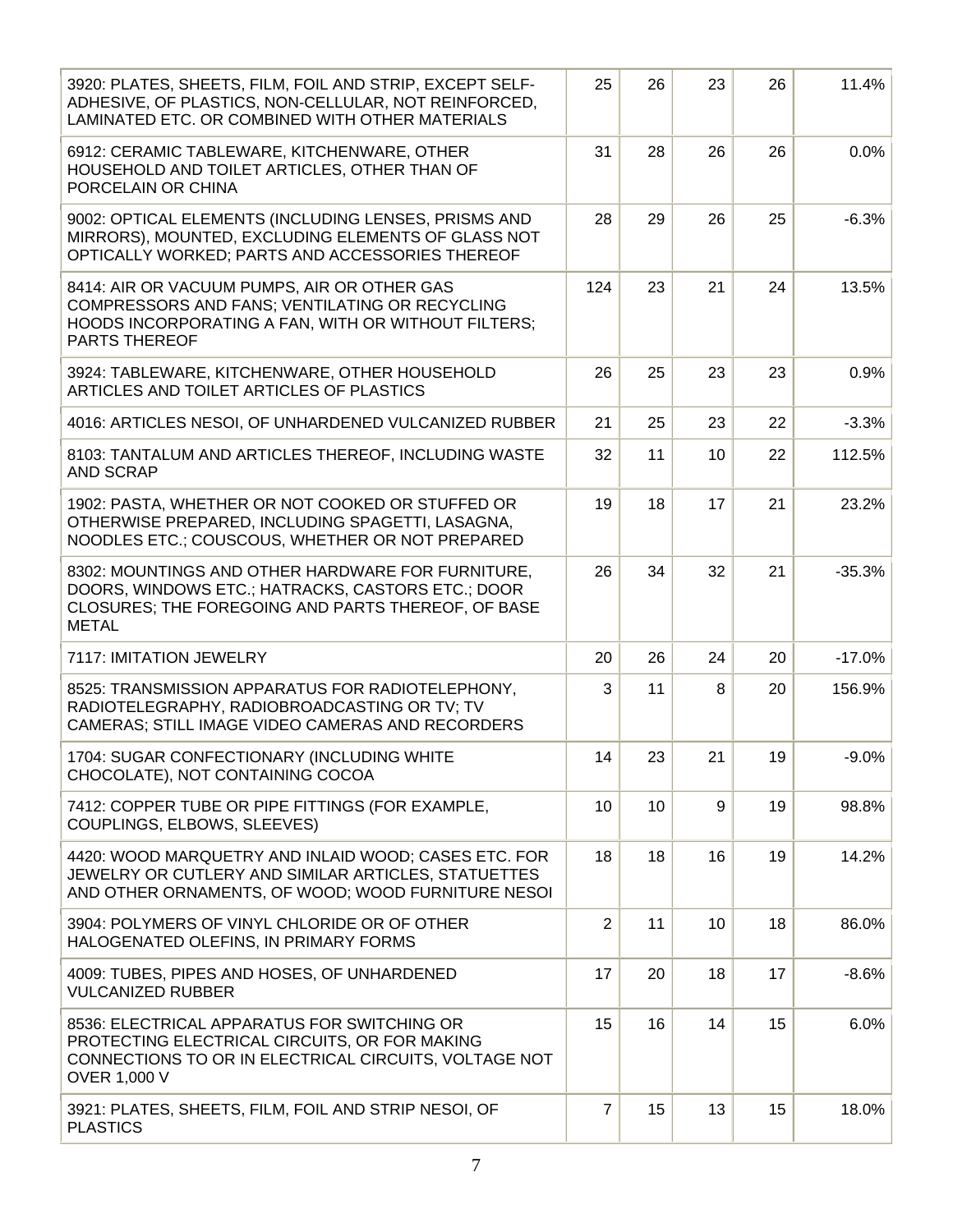| 2103: SAUCES AND PREPARATIONS THEREFOR; MIXED<br>CONDIMENTS AND MIXED SEASONINGS; MUSTARD FLOUR AND<br>MEAL AND PREPARED MUSTARD | 12            | 13    | 12    | 15    | 26.2%   |
|----------------------------------------------------------------------------------------------------------------------------------|---------------|-------|-------|-------|---------|
| Subtotal:                                                                                                                        | 2.572         | 2.985 | 2,693 | 3,358 | 24.7%   |
| All Other:                                                                                                                       | 571           | 590   | 544   | 561   | $3.1\%$ |
| Total                                                                                                                            | $3,143$ 3.575 |       | 3,237 | 3.919 | 21.1%   |

Sources: Data compiled from tariff and trade data from the U.S. Department of Commerce and the U.S. International Trade Commission.

### **GSP-eligible articles from Thailand for which preferences were not claimed:**

- U.S. imports from Thailand that were eligible for duty-free entry under GSP but did not claim that eligibility when the imports were entered during January-October 2006 were valued at over \$500 million. See Attachment A for a table listing those imports.
- The leading articles from Thailand that were eligible for entry under GSP, based on trade value, but did not claim preferential treatment for some or all entries during January-October 2006 were:
	- 1. Certain large screen flat panel color television receivers
	- 2. Certain imitation jewelry
	- 3. Certain silver jewelry
	- 4. Certain television cameras
	- 5. Wiring harnesses for vehicles
	- 6. Certain gold jewelry
	- 7. Certain measuring and checking instruments
	- 8. Certain consoles and the like equipped with apparatus for electrical controls
	- 9. Certain static converters
	- 10. Radio-tape player combinations for motor vehicles
	- 11. Headphones, earphones, and combination microphone/speaker sets, other than telephone handsets
	- 12. Certain parts of air-conditioning machines
- For some of the above listed articles, the value added in Thailand may not have met the 35 percent requirement for eligibility under GSP. Certain articles assembled in Thailand rely heavily on imported components, such as television and telephone equipment, wiring harnesses, and audio equipment. Gold and silver jewelry set with imported diamonds are not eligible for GSP because the value of the diamonds far exceeds the value of the locally produced setting.
- Exporters and importers new to international trade may not be aware that the articles they are trading are eligible for preferential treatment, such as GSP. Embassy commercial staff and national trade associations can use a listing such as Attachment A to help identify companies that may need to be contacted to ensure that they are aware that use of the GSP program can make their product more pricecompetitive in the U.S. market.

### **Thai articles with the potential for increased exports to the United States under GSP:**

• In order to identify articles currently eligible under GSP for which Thailand has the potential to increase its exports to the United States, we looked for the following factors: (1) significant exports of GSPeligible articles to third countries (indicating that Thailand is a globally competitive supplier of those articles); (2) the share of Thailand's exports going to the United States is low relative to that of other leading markets (indicating there may be an untapped market in the United States); and (3) the rate of duty is over 3 percent (indicating that the duty-saving from use of GSP may be sufficient to offset the increase record keeping requirements when declaring eligibility for tariff preferences).